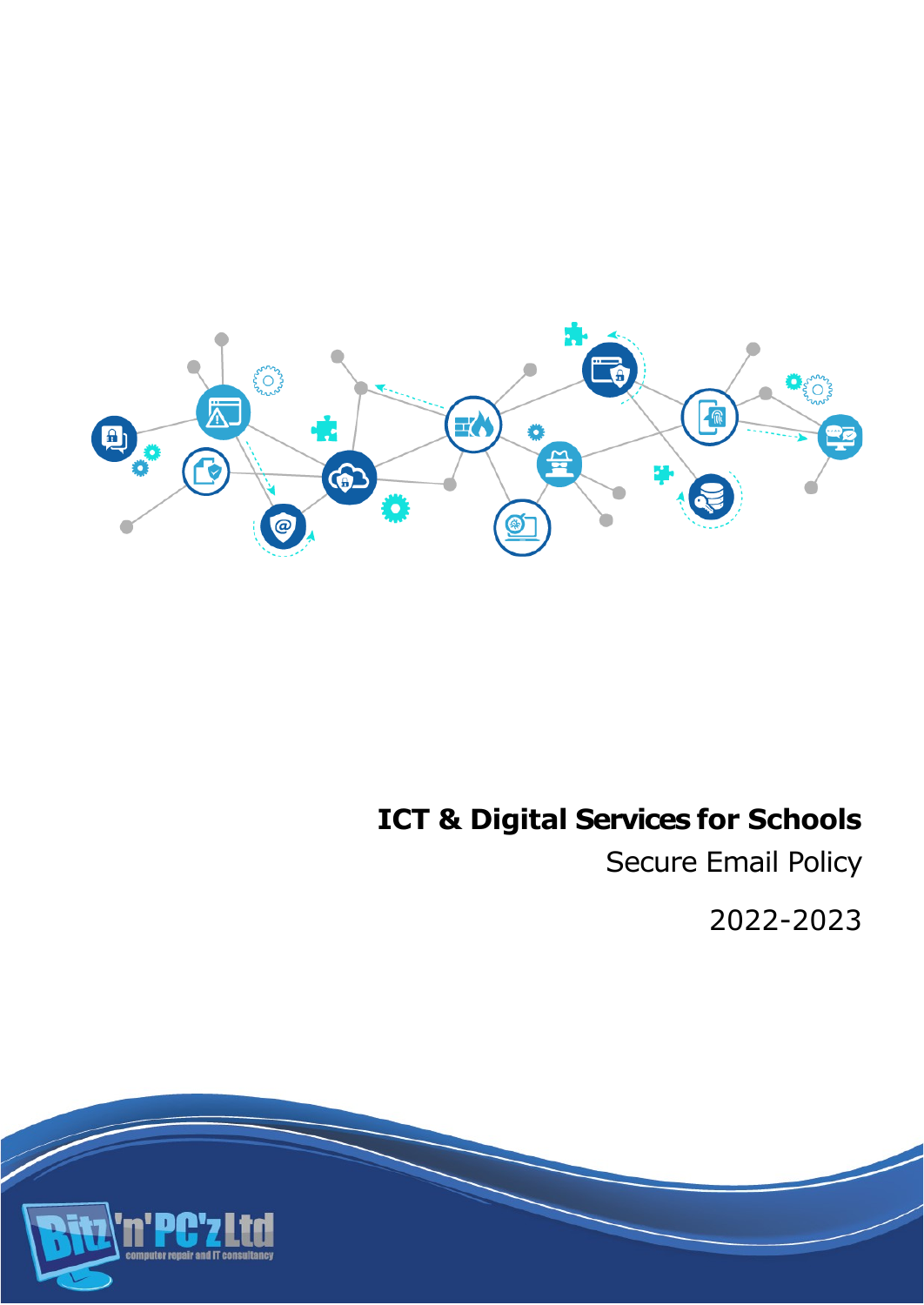At Bitz 'n' PC'z Limited, we take the security of your data very seriously. One way we can do this is to encrypt messages that we send you via email if it contains sensitive information. This means that only you will be able to open and read the email.

From March 2022, we are using a company called Zivver to send our emails securely.

If we need to email you with any information that we consider confidential then there are a few extra steps you will need to take to open the email.

Your email will contain a link to a secure website where you can access the message. On the website you will be prompted to request a code via a text message (if your mobile number is known to us), known as an SMS code. Once you have received this code via text you enter it into the website and this will then show you the message.

## How to read a message that was sent via Zivver

Did you receive an email from Bitz 'n' PC'z Ltd via Zivver? If so, you can open this message by clicking the button that says 'Open Message'. When you do, the secure Zivver website will automatically open.

If you have received a message that is secured with an SMS (or text message code), click on the 'Request code' button. Insert the code that you have received and you can now read the message. You can read the articles on Zivver's help page for more information about how to read a secure message.

## Opening a message with an email code

In some instances, we may send an email code instead of an SMS/text code. You will be prompted to check your email for the code, and then you can enter it into the website and read the message.

#### Want to respond to an email that was sent via Zivver?

If you want to reply to an email message that was sent via Zivver, you can click on the 'Reply' button on the webpage where you are reading the message.

You can type your message in the text window. You can also add attachments if needed using the 'Add attachments' (paper clip) button. Click 'Send' to send your reply. When the recipient of your message responds, you will receive another notification message.

# More about Zivver

Zivver allows you to send emails and exchange files securely. Zivver encrypts messages with sensitive content, such as personal data, files, reports, or other information you want to send securely. If you send a message via Zivver, it is guaranteed to be safe. This means that no one but the sender and the recipient have access to the message. Not even hackers. Additionally, Zivver uses smart technologies to prevent Bitz 'n' PC'z Limited's users from sending sensitive information to the wrong recipient.

# Questions?

Do you have questions about an email you received? Zivver have support pages you can use, or you can email them: support@zivver.com.

If you want to know more about Zivver: https://zivver.com.